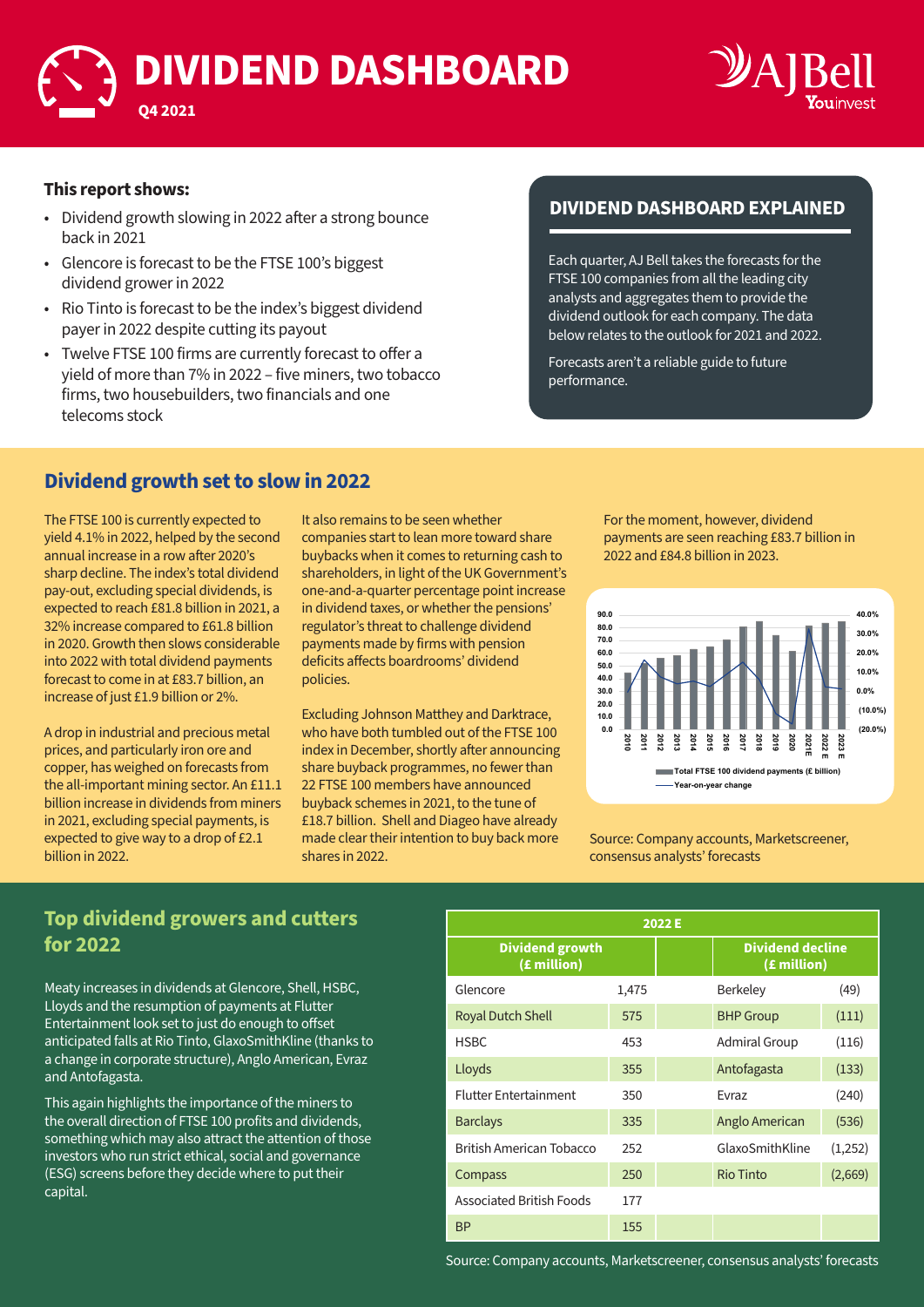

## **Dividend cover is improving**

One other reason why dividend growth may be slowing (and estimates sagging slightly) is that dividend cover is improving. Companies may be choosing to let earnings growth outpace dividend growth so they can reinvest in their businesses, bolster balance sheets and rebuild cover, so that their shareholder distributions are not quite the hostage to fortune that they proved to be in 2020, should another unexpected shock emerge from left field.

The aggregate earnings cover ratio for the FTSE 100 is now seen rising to 1.95 times in 2022, according to analysts' consensus and dividend forecasts.

That is a further improvement on 2021's 1.85 times earnings cover and the skinny 1.59 times ratio served up in 2020. A further gain to 2.03 times is expected by analysts in 2023, to take earnings cover to its highest level since 2014, which was the last time cover reached the comfort zone of 2.00 times or higher.

#### **Stalling economic recovery could hinder dividend growth**



*Source: Company accounts, Marketscreener, consensus analysts' forecasts*

#### **The ten highest dividend payers in 2022**

Rio Tinto is expected to be the single biggest paying stock within the FTSE 100 in 2022 but Shell and British American Tobacco are not expected to be far behind it.

This may have ESG-oriented investors gnashing their teeth, especially as they may argue both firms are acting too slowly in their attempts to shift their business mix to more renewable sources of energy. Shell and fellow oil major BP, also a top-ten dividend contributor, have a tricky balancing act as they look to get the best out of their existing assets, reinvest for the future (without overpaying here, amid the mad scramble for 'green' assets) and keeping shareholders sweet with cash returns.

That said, Shell is starting to increase its dividend on a quarterly basis and both it and BP are also returning cash to investors via share buybacks.



*Source: Company accounts, Marketscreener, consensus analysts' forecasts*

A renewed drop in economic activity – for whatever reason – could still pose a big risk to dividend forecasts all the same.

Analysts currently believe that 2022's (adjusted) net profits will exceed not only the pre-pandemic peaks of 2018 but the current all-time high of 2011, when commodity prices were roaring higher, and miners and oil producers generated 42% of the FTSE 100's profits between them.

Oils and consumer discretionary stocks are expected to drive the forecast 6%, or £14.2 billion increase in aggregate FTSE 100 pre-tax profit for 2022, as miners and financials both see lower earnings. The forecast drop at miners reflects lower industrial metal prices (and higher costs), while the banks' profits in 2021 are likely to have been flattered by write-backs relating to the bad loan provisions they took in 2020.

If the economy offers little or no assistance – or even hinders – then these earnings forecasts, and by extension, dividend payment estimates could find themselves exposed to the downside.

Equally, an unexpectedly strong recovery, and one that sparks higher commodity prices as inflation takes a grip, could leave oils, miners and – by extension – the FTSE 100 in clover.

|                  | 2022 E                         |                                    |                              |  |
|------------------|--------------------------------|------------------------------------|------------------------------|--|
|                  | <b>Dividend</b><br>(£ million) | <b>Dividend as</b><br>% FTSE total | <b>Dividend</b><br>cover (x) |  |
| Rio Tinto        | 5,801                          | 6.9%                               | 1.44x                        |  |
| Shell            | 5,406                          | 6.5%                               | 3.24x                        |  |
| <b>BAT</b>       | 5,241                          | 6.3%                               | 1.49x                        |  |
| <b>BHP Group</b> | 4,652                          | 5.6%                               | 1.34x                        |  |
| <b>HSBC</b>      | 4,229                          | 5.1%                               | 1.64x                        |  |
| Unilever         | 3,792                          | 4.5%                               | 1.35x                        |  |
| Glencore         | 3,638                          | 4.3%                               | 1.89x                        |  |
| Astra7eneca      | 3,366                          | $4.0\%$                            | 1.71x                        |  |
| <b>BP</b>        | 3,357                          | $4.0\%$                            | 3.09x                        |  |
| GlaxoSmithKline  | 2,754                          | 3.3%                               | 1.73x                        |  |

*Source: Company accounts, Marketscreener, consensus analysts' forecasts*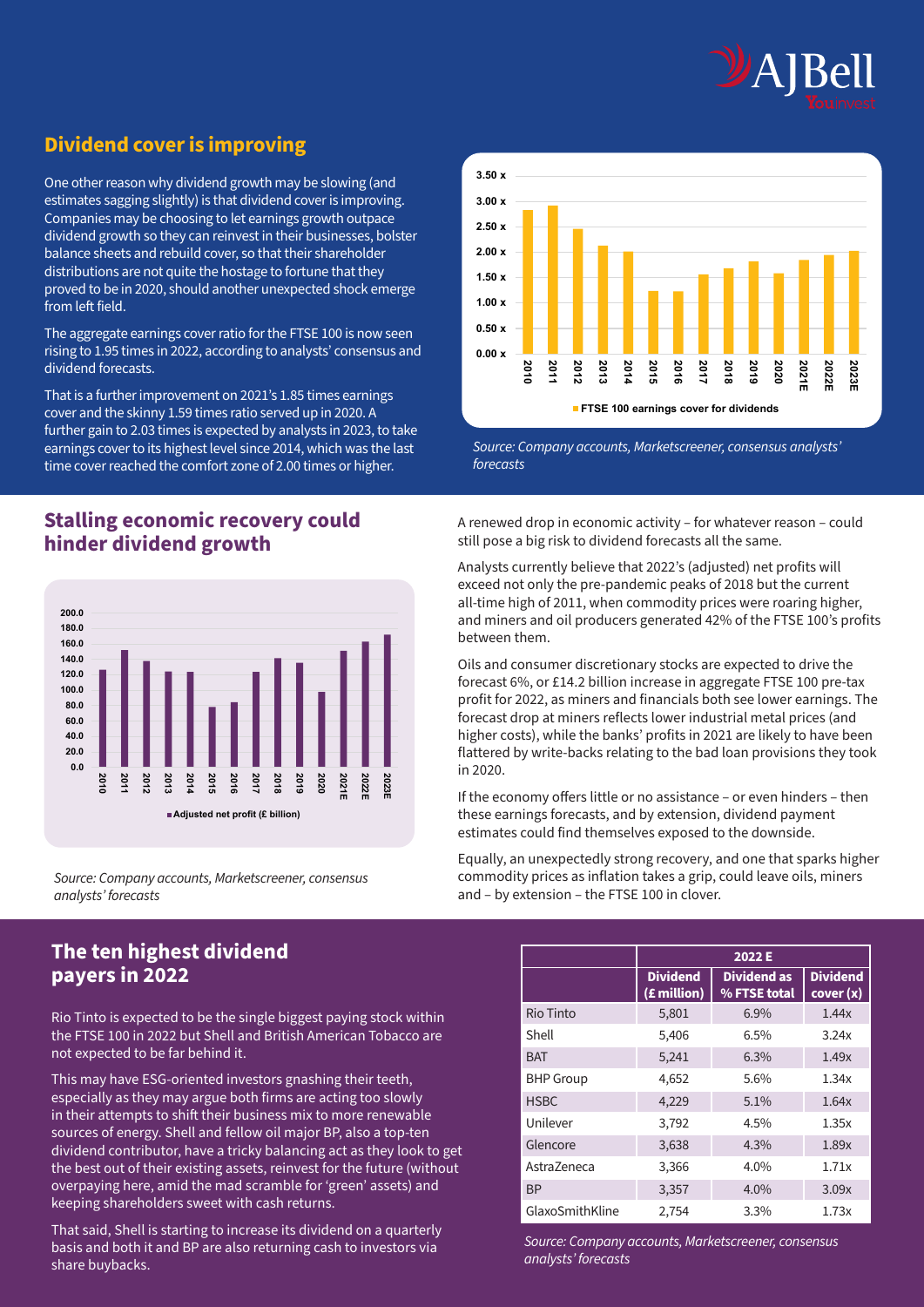

### What level of dividend cover to look for

Divided cover of below 1.0 should ring alarm bells because it **DIVIDEND COVER EXPLAINED** means the company is paying out more to shareholders than it makes in that year. This means it has to dip into cash reserves, sell assets or borrow money to maintain the payment. This is unlikely to be sustainable over the long term.

Dividend cover of around 1.5 is less than ideal because it means a company has less room for manoeuvre if profits fall in one year. It will then need to decide whether to reduce its dividend, stop reinvesting in the business or take on more debt.

Dividend cover of 2.0 or above is ideal because it means profit is double the amount the company is paying out to shareholders. This means it can continue to invest in the business and has scope to maintain its dividend payment in a bad year.

#### **The ten firms forecast to have the highest yields in 2022**

Investors will have to look carefully at the list of the highest-yielding firms, as some of them have a track record of having to cut their dividend payments when times get tough.

At the time of writing, Evraz is the highest-yielding individual stock, closely followed by BHP and then Rio Tinto.

Forecast of yields of more than 10% may make investors a little wary, given the shocking record of firms previously expected to generate such bumper returns, including Vodafone, Shell, Evraz itself and – when they were still in the FTSE 100 - Royal Mail, Marks & Spencer and Centrica. All were forecasts to generate a yield in excess of 10% at one stage or another and all cut the dividend instead.

BHP's likely disappearance from the FTSE 100 in 2022, when it adopts a Standard rather than a Premium listing and makes its primary base Australia, is another factor for investors to ponder, at least if they are seeking to glean yield from indextracking funds.

Dividend cover is the amount of profit a firm makes divided by the dividend it pays out to shareholders.

The table below shows the dividend cover for a company making a profit of £100 and paying three different levels of dividend:

|      | Dividend Calculation | Dividend cover |
|------|----------------------|----------------|
| £50  | £100 divided by £50  | 2              |
| £100 | £100 divided by £100 |                |
| £150 | £100 divided by £150 | 0.67           |

|                           | 2022 E                                         |                                    |                             |                            |  |
|---------------------------|------------------------------------------------|------------------------------------|-----------------------------|----------------------------|--|
|                           | <b>Dividend</b><br><b>vield</b><br>(£ million) | <b>Dividend as</b><br>% FTSE total | <b>Dividend</b><br>cover(x) | <b>Cut in last decade?</b> |  |
| <b>Fyraz</b>              | 17.2%                                          | 1.29x                              | 77%                         | 2012, 2013, 2014, 2020     |  |
| <b>BHP</b> Group          | 10.6%                                          | 1.34x                              | 75%                         | 2016, 2020                 |  |
| Rio Tinto                 | 10.0%                                          | 1.44x                              | 70%                         | 2016                       |  |
| M & G                     | 9.4%                                           | 1.16x                              | 86%                         | No (listed 2019)           |  |
| Imperial<br><b>Brands</b> | 9.2%                                           | 1.55x                              | 64%                         | 2020                       |  |
| <b>BAT</b>                | 8.5%                                           | 1.49x                              | 67%                         | N <sub>o</sub>             |  |
| Persimmon                 | 8.4%                                           | 1.12x                              | 89%                         | 2014, 2019                 |  |
| Glencore                  | 7.8%                                           | 1.89x                              | 53%                         | 2015, 2016, 2020           |  |
| Phoenix<br>Group          | 7.6%                                           | 0.74x                              | 135%                        | 2016, 2018                 |  |
| Taylor<br>Wimpey          | 7.5%                                           | 1.58x                              | 63%                         | 2019                       |  |

*Source: Company accounts, Marketscreener, consensus analysts' forecasts*